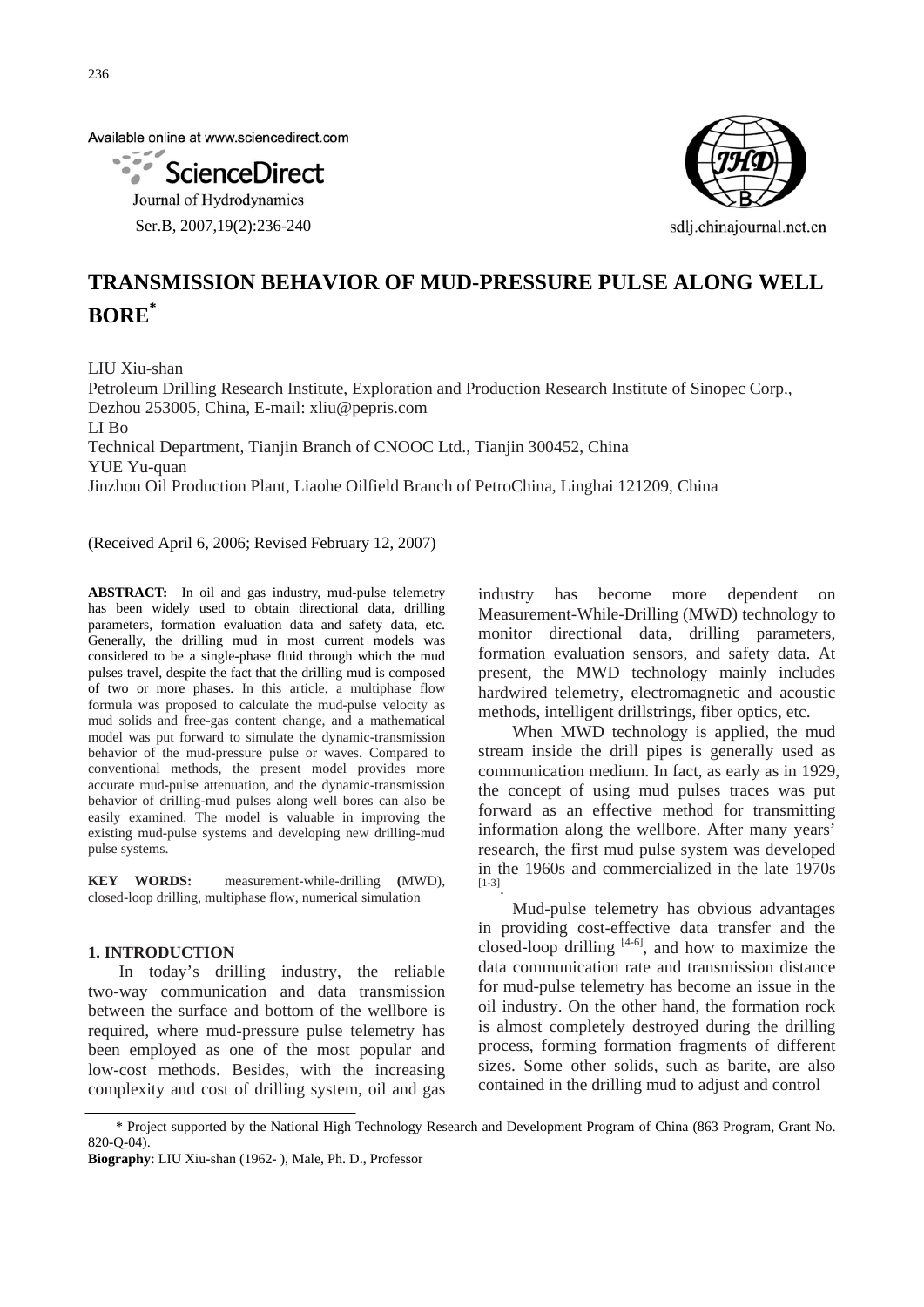its performance. Gas may also enter the borehole when a high-pressure zone is being penetrated. What's more, while only 0.6%-0.9% of gas in the water-base mud, large volumes of gas can be dissolved in the oil-base one. As a result, the mud-pulse velocity and attenuation is affected due to the significant influence of these solid particles and free gas on the density and compressibility of the mud. Generally, the mud-pulse velocity declines with the increase of the mud density, gas content and the mud compressibility. In many studies on the propagation velocity and attenuation of mud pulses or waves, however, the drilling mud was viewed as a single-phase fluid, despite the fact that it is composed of two or more phases $^{[7, 8]}$ .

In the present study, a multiphase flow formula is proposed to calculate the mud-pulse velocity and a method is also put forward to examine the dynamic-transmission behavior of the mud pressure pulse or wave, with the purpose of improving the existing mud-pulse measurement and control systems. The new method is expected to determine mud-pulse velocity and attenuation more accurately than conventional ones, enhancing the understanding of mud-pulse transmission behavior.

#### **2. MUD-PULSE VELOCITY**

The mud-pulse velocity has been studied for a long time in the drilling industry, and was usually expressed as a function of the mud density and compressibility:

$$
a = \frac{1}{\sqrt{\rho \left(\frac{1}{K_p} + \frac{1}{K}\right)}}
$$
(1)

where *a* is the wave velocity,  $\rho$  the drilling-mud density,  $K$  the mud bulk modulus, and  $K_P$  the bulk modulus of elasticity of the drilling-pipe.

 Compared with the conventional methods, the present calculating model is highlighted in the following aspects:

(1) The drilling mud is considered to be a multiphase flow system instead of a single-phase fluid.

(2) The drill pipe is considered as a thick-wall pipe.

(3) The bulk modulus of elasticity of the pipe is calculated based on a better understanding in dealing with boundary constraints.

For a differential segment of drilling mud, the

relative rate of cross section is related to the elasticity and supporting condition of the pipe. To determine how the pipe is fixed, three different types of constraints are considered:

(1) The pipe anchors at the top only.

(2) No axial force acts on the pipe.

(3) The entire pipe is fixed without longitudinal strain.

Based on the above constraints and Hooke's law, the pipe bulk modulus of elasticity for thick-wall pipes is

$$
K_p = \frac{\delta(1+\delta)E}{(1-0.5\lambda)+2\delta(1+\delta)(1+\lambda)},
$$

anchored at the top (2a)

$$
K_p = \frac{\delta(1+\delta)E}{1+2\delta(1+\delta)(1+\lambda)}, \text{no axial force applied}
$$
\n(2b)

$$
K_p = \frac{\delta(1+\delta)E}{(1-\lambda^2)+2\delta(1+\delta)(1+\lambda)},
$$

#### no longitudinal strain (2c)

where  $\delta$  is the thickness-diameter ratio of drill pipe, *E* Young's modulus of elasticity of the drill pipe, and *λ* its Poisson's ratio.

In practice, Halliwell's work is frequently quoted in which the effects of pipe diameter and length on waterhammer wave velocity inside an elastic pipe were considered <sup>[9]</sup>. However, Wylie and Streeter argued that the axial force is only affected by the pipe diameter  $[10]$ . Axial stretch results in the increase of the pipe volume, which will last long enough to change the fluid density and hence reduce the wave velocity and pressure. On the other hand, the axial stretch makes the drag of fluid vary along the pipe, accelerating the process of fluid supply to the differential elements, and thus tends to increase wave velocity and pressure.

In the calculation, the bulk modulus is determined by the composition of the drilling mud, in which several phases are included, such as clay, formation cuttings, barite, and free gas mixed with water/oil. Figure 1 presents a physical model that is useful for calculating the bulk modulus of the fluid system. The container, blocked up by a piston at the right, is filled with liquid, solid particles and free